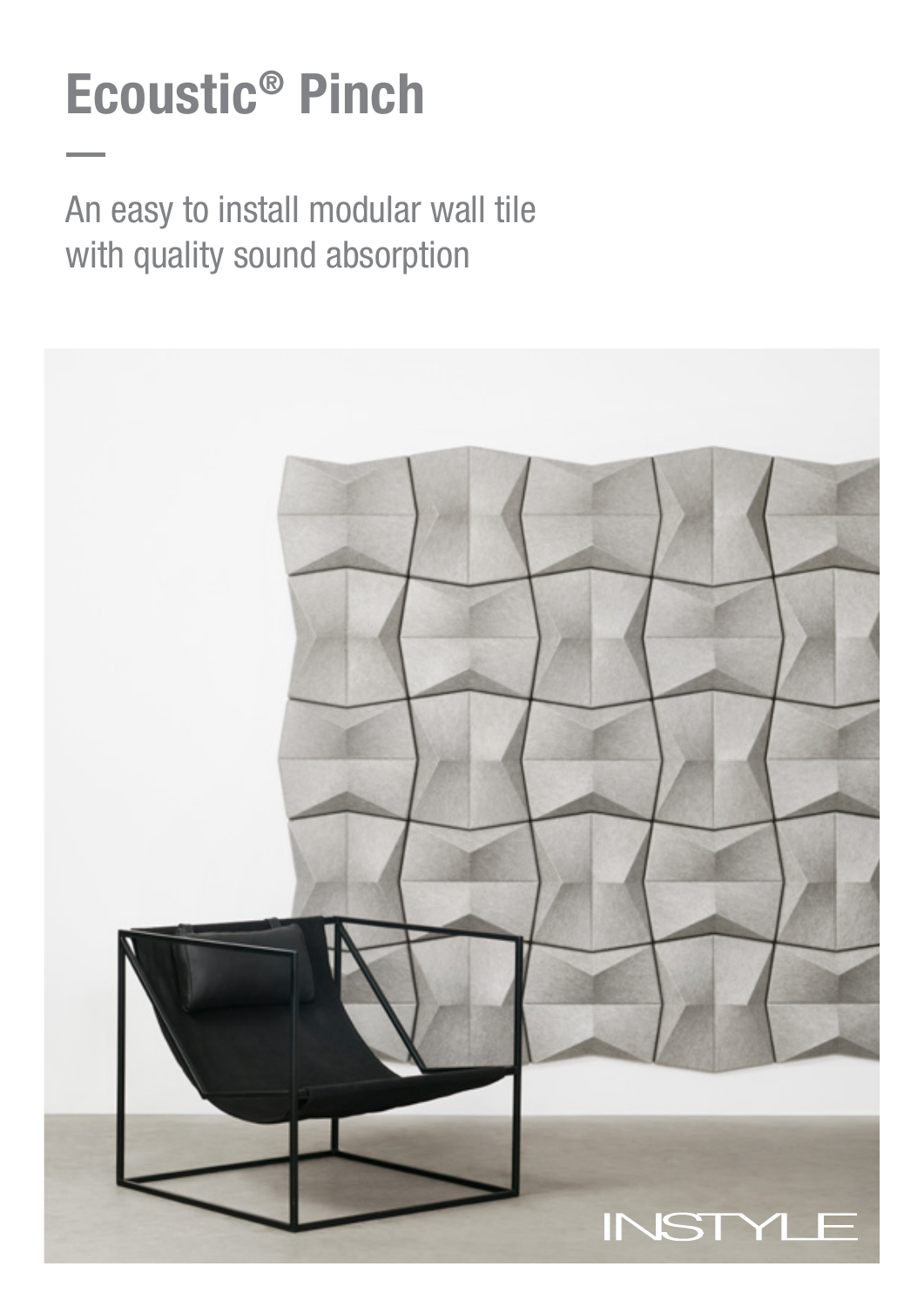## Ecoustic® Pinch Wall Tile





70mm

| PRODUCT           | Ecoustic <sup>®</sup> Pinch Wall Tile                                        |
|-------------------|------------------------------------------------------------------------------|
| COMPOSITION       | 100% polyester $\left( < 23\% \text{ PC} + \text{PI} \right)$ recycled PET)  |
| <b>DIMENSIONS</b> | 385mm (w) x 450mm (h) x 70mm (d)                                             |
| ACOUSTIC          | NRC 0.6 / aw 0.5<br>NRC 0.8 / aw 0.6 (Ecoustic <sup>®</sup> Infill increases |



| <b>FIRE TEST</b> |                                                                                                                                     |
|------------------|-------------------------------------------------------------------------------------------------------------------------------------|
| AS/ISO 9705      | Group 1<br>SMOGRA < 100                                                                                                             |
| ISO 5660-1       | NZBC Group 3<br>Average Specific Extinction Area 382m2/kg                                                                           |
| GB8624-2012      | Grade B1                                                                                                                            |
| APPLICATION      | wall $+$ ceiling (must be glued)                                                                                                    |
| ORIGIN           | Made in Australia                                                                                                                   |
| <b>WARRANTY</b>  | A 12 month warranty is provided against<br>manufacturing defects. Internal installation only,<br>outdoor use will void any warranty |

Please contact your representative for CAD drawings

### **BENEFITS**

Lightweight, Easy to Handle + Install: Position the 4-way clips using the template provided, then simply press the tile into place. The tiles can be easily moved or extended at a later stage.

#### Designed for the Environment



Building Rating Systems: Pinch will contribute the following points for Green Star, LEED + WELL building standards.

| <b>Criteria</b>                       | Green<br><b>Star</b> | <b>LEED</b> | WELL |
|---------------------------------------|----------------------|-------------|------|
| <b>Recycled Content</b>               |                      |             | NА   |
| Low VOC                               |                      |             |      |
| <b>Recycling Program</b>              |                      |             | NА   |
| <b>EPD</b>                            |                      |             | NА   |
| <b>Declare Label</b>                  | <b>NA</b>            |             |      |
| <b>Greentag Level A Certification</b> |                      |             |      |
| <b>Toxic Material Reduction</b>       | NА                   | <b>NA</b>   |      |
| <b>Sound Reducing Surfaces</b>        | NΔ                   | NΔ          |      |

| <b>HOW TO SPECIFY</b> |                                                                        |
|-----------------------|------------------------------------------------------------------------|
| I DESIGN              | Ecoustic <sup>®</sup> Pinch Wall Tile                                  |
| I COLOUR'             | Select from Ecoustic <sup>®</sup> Felt colours                         |
|                       | <b>ECOUSTIC<sup>®</sup> INFILL</b>   Optional extra - order separately |